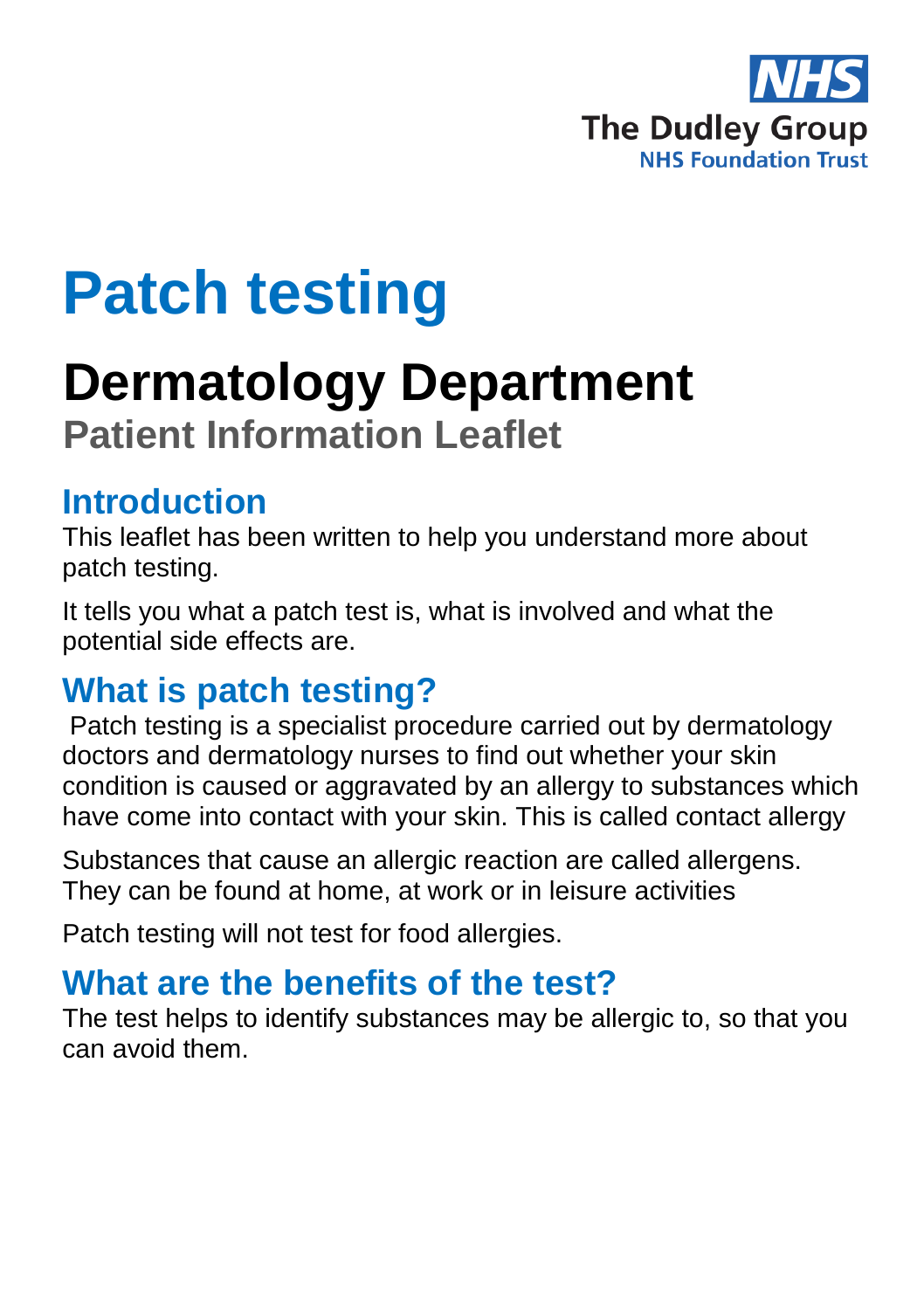#### **What will be tested?**

Substances that are commonly found in various products which come into contact with the skin will be tested. These include substances such as rubber, preservatives, metals, perfumes, plants and lanolin to name a few.

We may also test some of your own products on you. Your dermatologist may ask you to bring these with you for your first patch test appointment.

### **What does patch testing involve?**

Three visits to the hospital are required usually over 5-7days.

You can continue to take antihistamines if these have already been prescribed for you by a doctor.

#### **First visit**

The substances to be tested will be applied to your back in special, small circular containers, held within hypoallergenic surgical tape. An outline of the position of the containers and tape are drawn on your back with a skin marker. If the substances cannot be applied to your back then the upper arms or the thighs may be used. The substances applied will remain in place until your second visit.

If the area where the patch tests will be applied is hairy, we may need to trim the hair using sterile surgical clippers. Do not shave or remove any hair yourself to prepare for the patch test, as this may cause your skin to be red or sore.

You may find that the areas of skin where the patch tests have been applied become itchy but we strongly advise you not to scratch.

Allow up to 1 hour for this first visit.

Please note that some of the substances used and the skin marker may stain the skin – this is normal. The stains will wash off within a couple of days with showering or bathing. We would advise you to wear clothing, that you don't mind becoming stained, just in case such stains do not wash out of clothing.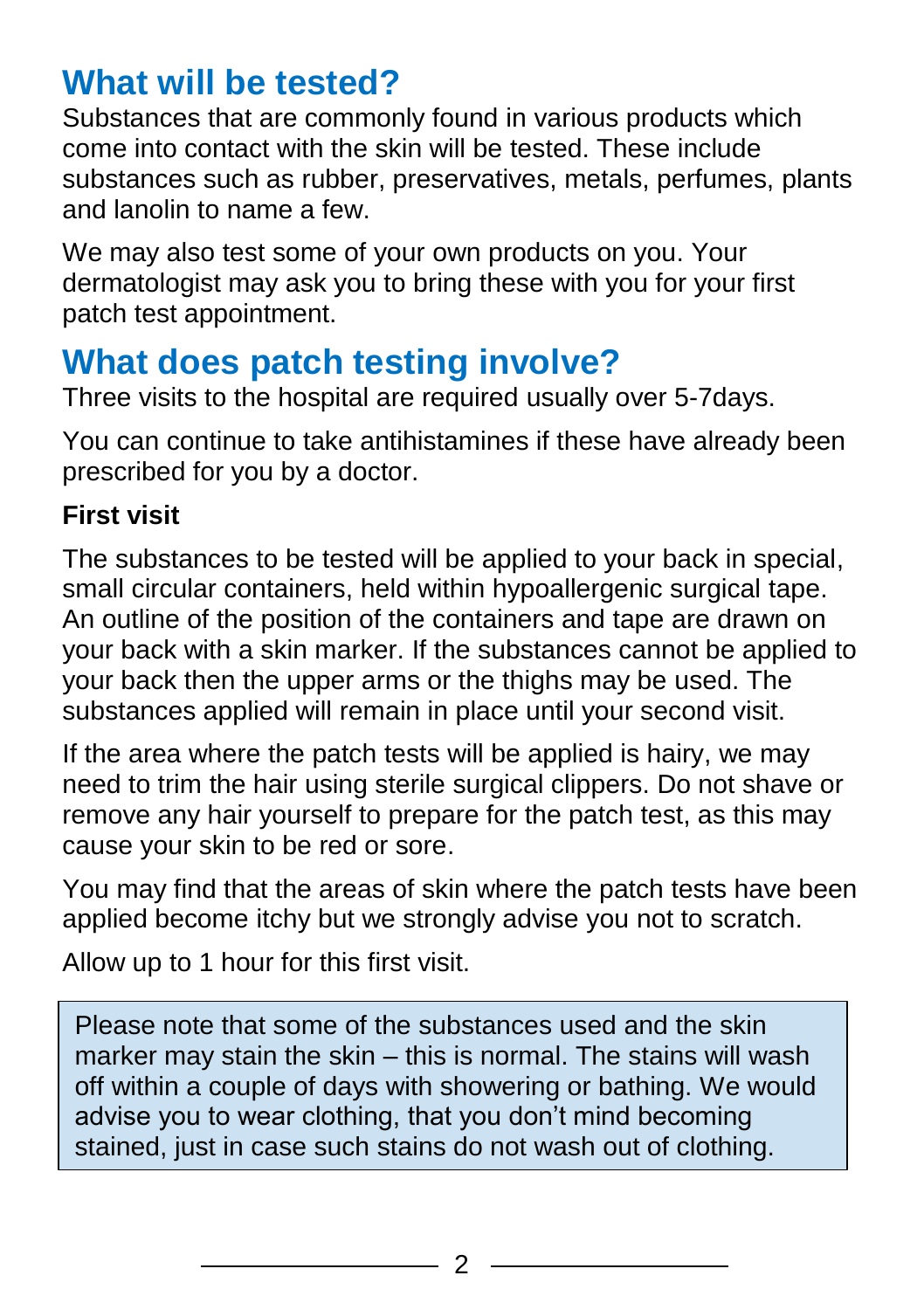#### **Second visit**

At this visit patch tests containers will be removed, however some of the tape and the marks made with the skin marking pen will need to remain in place. When the patches are removed your skin will assessed by your Dermatologist or a Dermatology Nurse for any initial positive reactions. If you have had a reaction to any of the substances in the test you will develop a red rash, or sometimes itching where the substance has been in contact with the skin.

Occasionally we may need to remark over the areas where we have already used the skin marker to make sure that the marks are clearly visible for the final assessment.

#### **Third visit**

Your Dermatologist will examine your back again, a final time for any reactions that have remained or have appeared since the initial assessment on the second visit. If you have had a reaction to a particular substance, this will be discussed with you by your Dermatologist.

## **How will I know if I have a reaction?**

Positive reactions become red and itchy at the test site. Any reactions should appear by the third visit (final reading). However, very occasionally reactions can take longer to appear and some instances up to two weeks after you have had your patch test applied. If you do develop a late reaction, please contact us.

## **What if there are no skin reactions?**

It is possible to have a negative patch test. This means that substances we applied for your patch test may not be the ones causing your skin problem.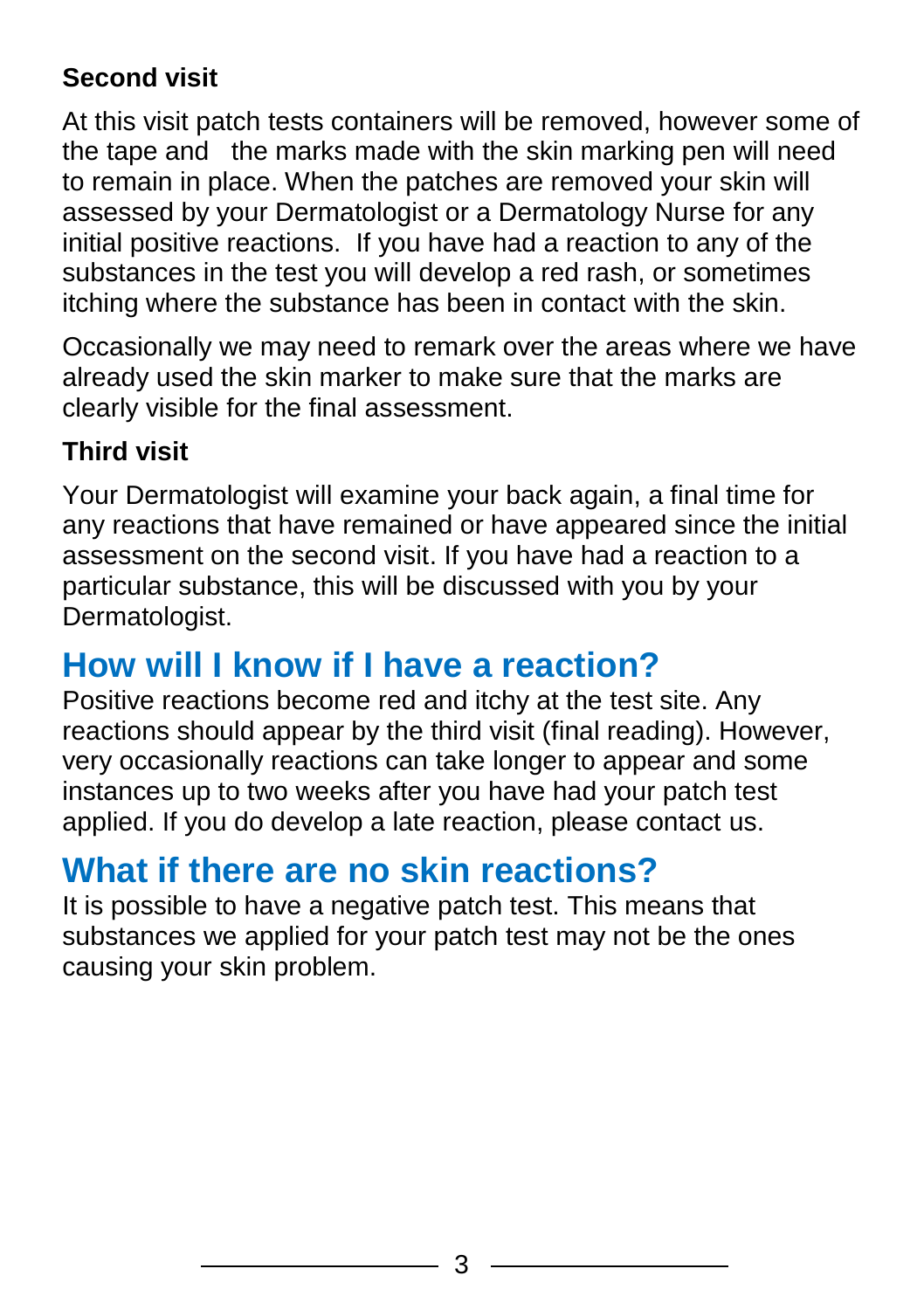## **What are the side effects?**

These are rare but include:

- **Skin reddening and itching at the application site (a positive test result)** - this usually disappears after a few days. A strongly positive patch test may cause a blister
- **Persistent reaction** *-* some positive test reactions may remain for up to a month before fading away
- **Flare up of eczema** *-* a positive patch test may be accompanied by a flare up of existing or previous eczema
- **Pigment change** *-* an increase or decrease in pigment may be seen at the place where the patches are, which may last for months or rarely (1 in 1,000) be permanent.
- **Infection** *-* this is rare and would need antibiotic treatment
- **Scarring** *-* very rare (1 in 10,000).
- **Allergy** *-* rarely (1 in 5,000 patch tests), you may become allergic to one of the substances applied during patch testing. In practice, this does not appear to cause problems in the long term.

#### **When are patch tests not applied?**

#### **You may not be suitable for a patch test if you:**

- Are pregnant or breastfeeding, however if thought to be clinically important your Dermatologist may decide for you to have this test
- Have a lot of eczema on your back; we may need to use another site for the test.
- Have a suntan, sun bathed, applied "fake tan", used a sunbed or had phototherapy six weeks before the test.
- Are taking a moderate or high dose of steroid tablets.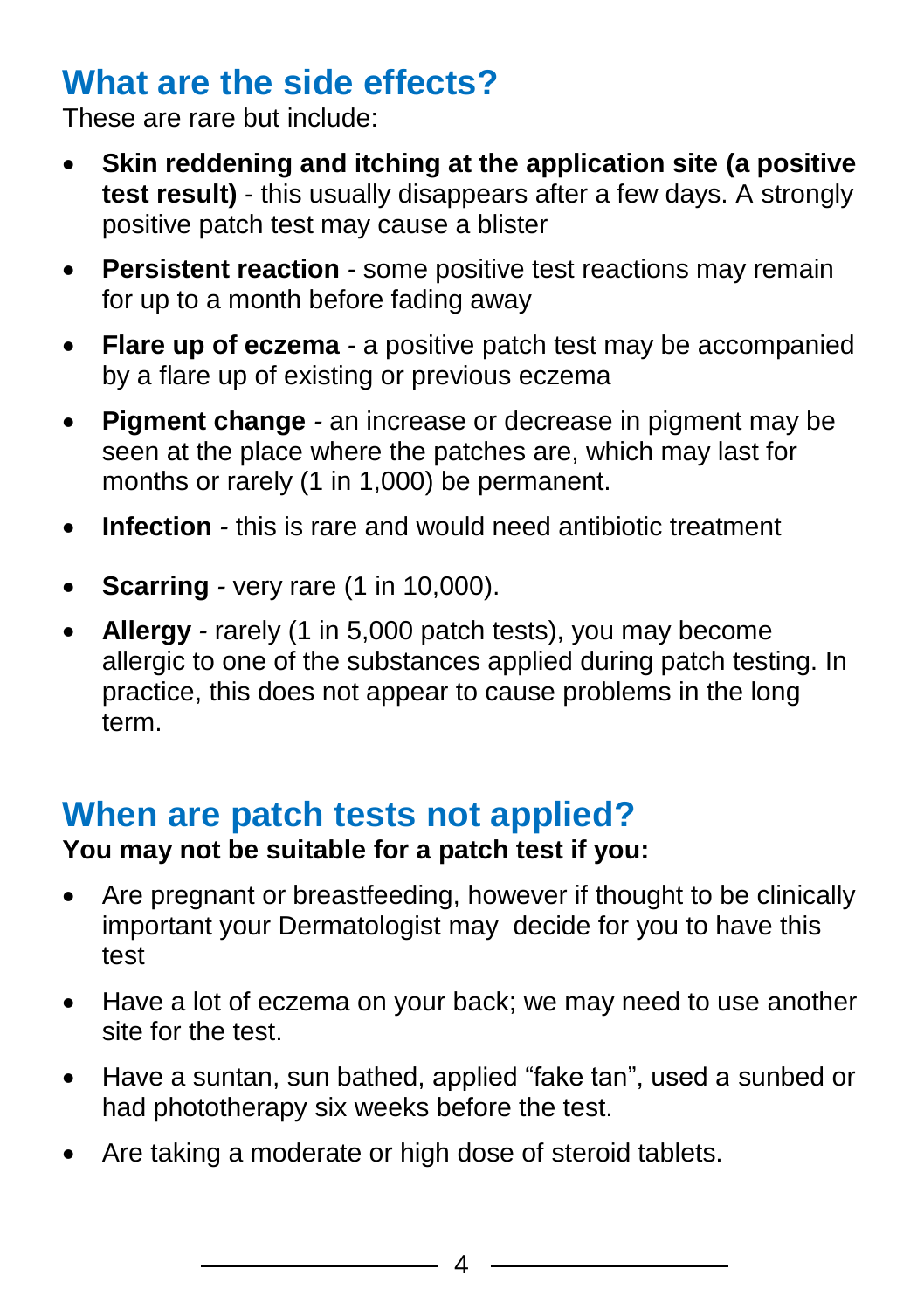- Are taking immunosuppressive drugs in the form of tablets, medicine or injections, until three months after you have finished these medicines.
- Are taking a Biologic drug and have not stopped the drug six months before the test
- Have used a steroid-based cream or ointment on your back two days before the test

If any of these apply to you please contact us.

## **How do I care for my patch tests?**

#### **Do not:**

- Get your back wet while the patch tests are in place (from bathing, swimming or showering). A cool shallow bath works well as long as you avoid getting the patch tests wet. You should also avoid very steamy environments.
- Wear your best or pale-coloured clothing as the marker ink may stain it permanently. Dark clothing is recommended.
- Expose your back to the sun or artificial sunlight (sun lamps).
- Do any sport or heavy physical work during the patch testing, as sweating could cause the patches to fall off.
- Do not apply moisturiser or bath oil to your back until after the patch testing has been completed. For example if you have a bath or shower the night before or the morning of the patch test do not apply anything greasy to your back as the surgical tape we use will use not stick.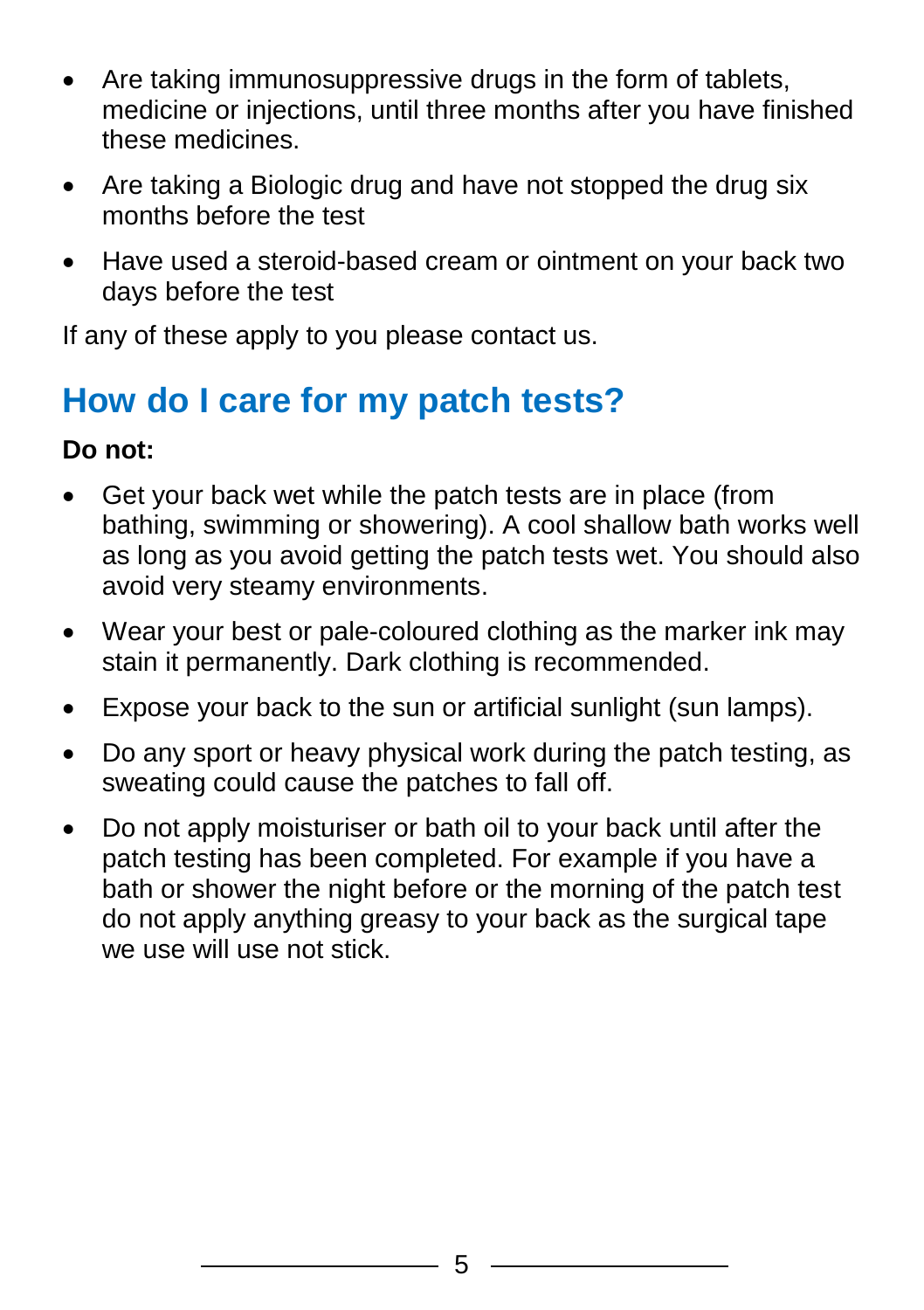#### **Do:**

- Do wear an old bra or shirt for the week of the tests and wear a shirt or vest to sleep in to protect the patches. Clothes that open at the front can be easier to take on and off than those which go over your head
- If a patch starts to peel off, tape the edges down using Micropore or ScanPor. If a whole patch comes loose, remove it and note the time and date. Contact the Dermatology Department as soon as possible on 01384 244799 (9am to 5pm, Monday to Friday).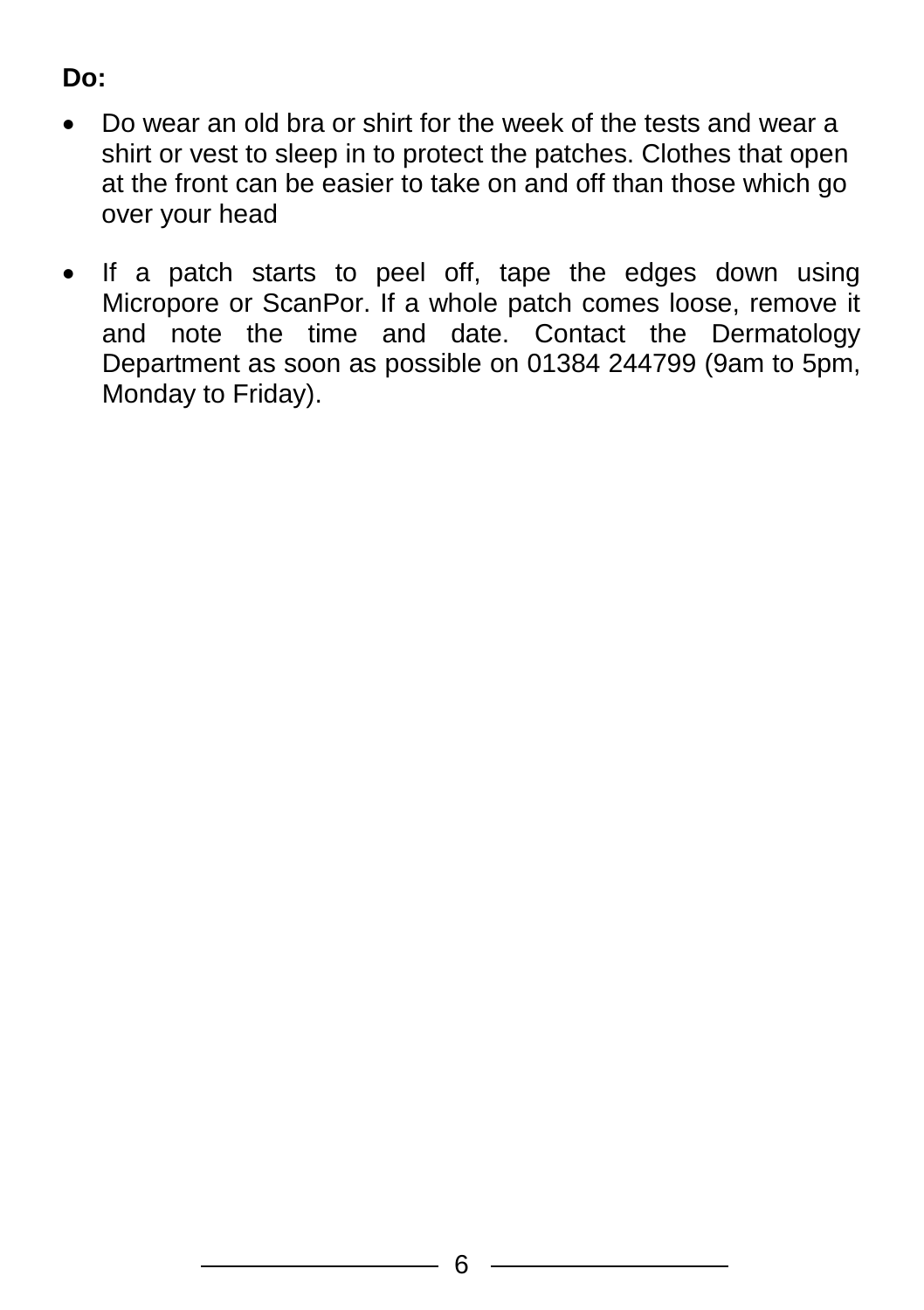## **Can I find out more?**

You can find out more from the following weblinks:

<http://dermnetnz.org/procedures/patch-tests.html> <http://www.bad.org.uk/>

#### **Reference**

This patient information leaflet was adapted from the British Association of Dermatologists' patient information leaflet.

British Association of Dermatologists (2013) *Patch testing*. Available at:

[http://www.bad.org.uk/ResourceListing.aspx?sitesectionid=159&site](http://www.bad.org.uk/ResourceListing.aspx?sitesectionid=159&sitesectiontitle=Patient+Information+Leaflets+(PILs)&q=patch%20tests&range=patch%20tests&l=0) [sectiontitle=Patient+Information+Leaflets+\(PILs\)&q=patch%20tests](http://www.bad.org.uk/ResourceListing.aspx?sitesectionid=159&sitesectiontitle=Patient+Information+Leaflets+(PILs)&q=patch%20tests&range=patch%20tests&l=0) [&range=patch%20tests&l=0](http://www.bad.org.uk/ResourceListing.aspx?sitesectionid=159&sitesectiontitle=Patient+Information+Leaflets+(PILs)&q=patch%20tests&range=patch%20tests&l=0)

Johnston G.A et al 2017 British Association of Dermatologists' guidelines for the management of contact dermatitis, British Journal of Dermatology, Vol176, pp317–329

If you have any questions, or if there is anything you do not understand about this leaflet, please contact:

Dermatology Department on 01384 244799 (9am to 5pm, Monday to Friday)

Russells Hall Hospital switchboard number: 01384 456111 ext. 4799

**This leaflet can be downloaded or printed from:**

http://dgft.nhs.uk/services-and-wards/dermatology/

If you have any feedback on this patient information leaflet, please email dgft.patient.information@nhs.net